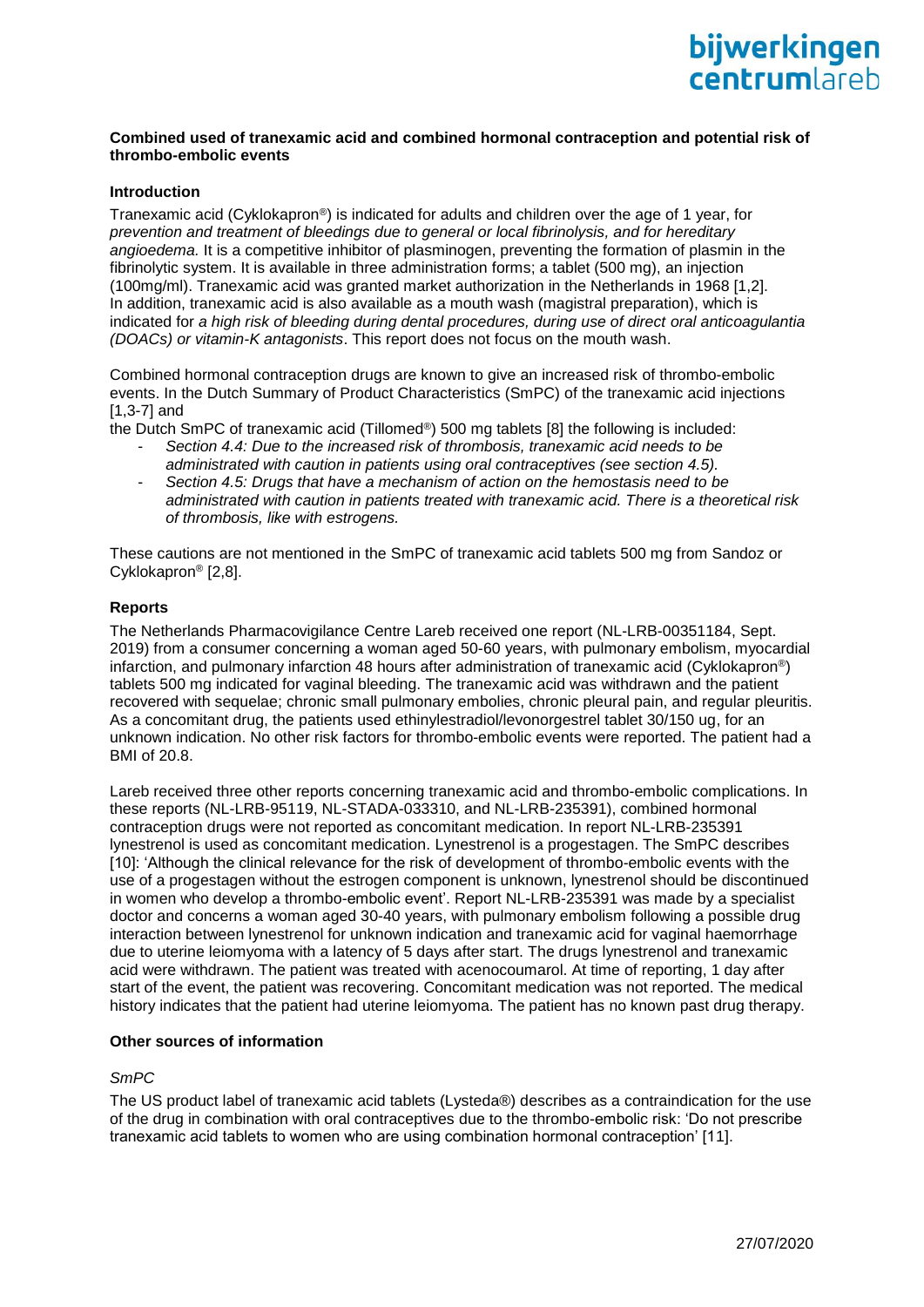# *Literature*

In literature one case was found in which a 42 year old woman experienced thrombosis in a coronary vessel after combined use of tranexamic acid injections 3 times daily and an oral contraceptive pill (ethinylestradiol 20 mcg and gestodene 75 mcg) [12]. Throne et al. [13] reviewed the literature concerning the question 'Heavy menstrual bleeding: is tranexamic acid a safe adjunct to combined hormonal contraception?'. Concerns about an increased risk of venous thromboembolism (VTE) when combined hormonal contraception and tranexamic acid are used in combination are not supported by long term clinical experience. VTE in women using combined hormonal contraception is a rare but serious event. They mention that tranexamic acid does not increase the risk of development of a VTE, but its antifibrinolytic activity would reduce the chance for spontaneous resolution of the thrombosis. They concluded that the extensive clinical experience demonstrating the safety of short term tranexamic acid exposure and its very beneficial effects for acute heavy menstrual bleeding suggest that the benefits of therapy even when combined with combined hormonal contraception for most women will outweigh potential risks. Women with increased risks for VTE beyond the risk conferred by combined hormonal contraception (immobility, obesity, coagulopathy, etc.) should probably avoid this combination therapy.

#### *Database*

| <b>Drug</b><br>the contract of the contract of the | 2014   | 2015   | 2016   | 2017   | 2018   |
|----------------------------------------------------|--------|--------|--------|--------|--------|
| Tranexamic acid                                    | 16.138 | 16.961 | 18.922 | 20.432 | 23.550 |

# *Mechanism*

Tranexamic acid prevents the formation of plasmin in the fibrinolytic system. Fibrinolysis is an enzymatic process that dissolves the fibrin clot into fibrin degradation products by plasmin originating from fibrin bound plasminogen in the liver. In women with menorrhagia, fibrinolytic activity is high, likely due to high levels of plasmin and plasminogen activators from the endometrium [15-16].

Estrogen-containing medication is associated with changes in the hemostatic balance and gives an increased risk of the development of thrombo-embolic events. The use of combined hormonal contraceptive drugs is associated with increased levels of plasma-circulating pro-coagulant factors such as fibrinogen, prothrombin, factor VII, VIII, and X. The use of combined hormonal contraceptives also results in decreased plasma levels of naturally occurring inhibitors of hemostasis such as antithrombin and tissue factor pathway inhibitors. These factors all contribute to an increased risk of the development of thrombo-embolic events [17].

## **Discussion and conclusion**

The Netherlands Pharmacovigilance Centre Lareb received one report of thrombo-embolic events associated with the use of tranexamic acid in which the patient also used combined hormonal contraception. A warning for combined use of tranexamic acid and combined hormonal contraception is mentioned in the Dutch SmPC of most tranexamic acid products. Such a warning is however not included in the Dutch SmPC of tranexamic acid tablets 500 mg Sandoz or Cyklokapron®. The increased risk of thrombo-embolic events can be explained by the mechanisms of how both drugs interfere with the fibrinolytic system and hemostatic balance. Thrombo-embolic events can be serious, resulting in hospitalization and even death. It is for this reason important that healthcare professionals and patients are aware of this possible risk of combined use of these drugs.

## **References**

- 1. Dutch SmPC Cyklokapron® 100 mg/ml injection. [https://www.geneesmiddeleninformatiebank.nl/smpc/h05573\\_smpc.pdf.](https://www.geneesmiddeleninformatiebank.nl/smpc/h05573_smpc.pdf) Last update 2019 March. Cited 2020 Feb 5.
- 2. Dutch SmPC Cyklokapron<sup>®</sup> 500 mg tablets. [https://www.geneesmiddeleninformatiebank.nl/smpc/h05574\\_smpc.pdf.](https://www.geneesmiddeleninformatiebank.nl/smpc/h05574_smpc.pdf) Last update 2019 Jan. Cited 2020 Feb 5.

3. Dutch SmPC Traxidot® 100 mg/ml injection. [https://www.geneesmiddeleninformatiebank.nl/smpc/h118174\\_smpc.pdf.](https://www.geneesmiddeleninformatiebank.nl/smpc/h118174_smpc.pdf) Last update 2019 July. Cited 2020 Feb  $\overline{5}$